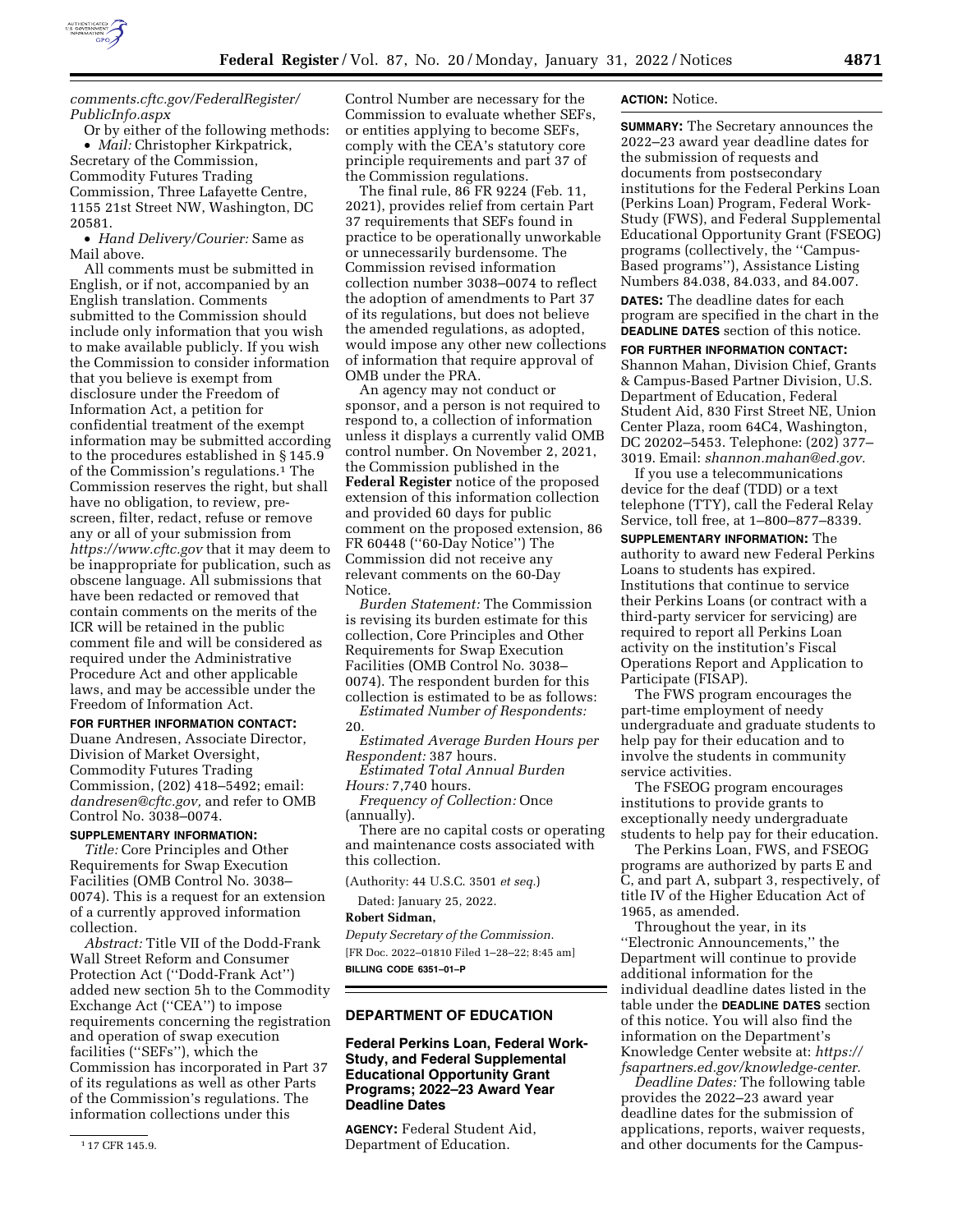Based programs. Institutions must meet the established deadline dates to ensure consideration for funding or waiver, as appropriate.

| 2022-23 AWARD YEAR DEADLINE DATES |  |  |  |
|-----------------------------------|--|--|--|
|-----------------------------------|--|--|--|

| What does an<br>institution submit?                                                                                                                                                          | How is it submitted?                                                                                                                                                                                                                                                                                                                                                                                                                                                                                                                                                                                                                               | What is the<br>deadline for<br>submission?                                   |
|----------------------------------------------------------------------------------------------------------------------------------------------------------------------------------------------|----------------------------------------------------------------------------------------------------------------------------------------------------------------------------------------------------------------------------------------------------------------------------------------------------------------------------------------------------------------------------------------------------------------------------------------------------------------------------------------------------------------------------------------------------------------------------------------------------------------------------------------------------|------------------------------------------------------------------------------|
| 1. The Campus-Based Reallocation Form des-<br>ignated for the return of 2021–22 funds and<br>the request for supplemental FWS funds for<br>the 2022-23 award year.                           | The form must be submitted electronically through the Common<br>Origination and Disbursement website at https://cod.ed.gov.                                                                                                                                                                                                                                                                                                                                                                                                                                                                                                                        | Monday, August 15,<br>2022.                                                  |
| 2. The 2023-24 FISAP (reporting 2021-22 ex-<br>penditure data and requesting funds for<br>$2023 - 24$ ).                                                                                     | The FISAP must be submitted electronically through the Common<br>Origination and Disbursement website at https://cod.ed.gov.<br>The FISAP signature page must be signed by the institution's chief<br>executive officer with an original signature and mailed to: FISAP<br>Administrator, U.S. Department of Education, P.O. Box 9003, Niag-<br>ara Falls, NY 14302.<br>For overnight delivery, mail to: FISAP Administrator, 2429 Military<br>Road, Suite 200, Niagara Falls, NY 14304.                                                                                                                                                           | Friday, September 30,<br>2022.                                               |
| 3. The Work Colleges Program Report of<br>2021-22 award year expenditures.                                                                                                                   | The report must be submitted electronically through the Common<br>Origination and Disbursement website at https://cod.ed.gov.<br>The signature page must be signed by the institution's chief execu-<br>tive officer with an original signature and mailed to: FISAP Admin-<br>istrator, U.S. Department of Education, P.O. Box 9003, Niagara<br>Falls, NY 14302.<br>For overnight delivery, mail to: FISAP Administrator, 2429 Military                                                                                                                                                                                                           | Friday, September 30,<br>2022.                                               |
| 4. The 2021–22 Financial Assistance for Stu-<br>dents with Intellectual Disabilities (Com-<br>prehensive Transition Program) Expenditure<br>Report.                                          | Road, Suite 200, Niagara Falls, NY 14304.<br>The report must be submitted electronically through the Common<br>Origination and Disbursement website at https://cod.ed.gov.<br>The signature page must be signed by the institution's chief execu-<br>tive officer with an original signature and mailed to: FISAP Admin-<br>istrator, U.S. Department of Education, P.O. Box 9003, Niagara<br>Falls, NY 14302.<br>For overnight delivery, mail to: FISAP Administrator 2429 Military                                                                                                                                                               | Friday, September 30,<br>2022.                                               |
| The Institutional Application and Agreement for<br>Participation in the Work Colleges Program<br>for the 2023-24 award year-NEW appli-<br>cants only.                                        | Road, Suite 200, Niagara Falls, NY 14304.<br>The application and agreement must be submitted electronically<br>through the Common Origination and Disbursement website at<br>https://cod.ed.gov.<br>The signature page must be signed by the institution's chief execu-<br>tive officer with an original signature and sent with all application<br>documents to the U.S. Department of Education using one of the<br>following methods:<br>Hand deliver to: U.S. Department of Education, Federal Student Aid,<br>Grants & Campus-Based Division, 830 First Street NE, Room<br>62B1, ATTN: Work Colleges Coordinator, Washington, DC 20002,<br>or |                                                                              |
| 6. 2023-24 FISAP Edit Corrections                                                                                                                                                            | Mail to: The address listed above for hand delivery. However, please<br>use ZIP Code 20202-5453.<br>The corrections must be submitted electronically through the Com-                                                                                                                                                                                                                                                                                                                                                                                                                                                                              | Thursday, December                                                           |
| 7. The 2023–24 FISAP Perkins Cash on Hand<br>Update as of October 31, 2022.<br>8. Request for a waiver of the 2023–24 award<br>year penalty for the underuse of 2021–22<br>award year funds. | mon Origination and Disbursement website at https://cod.ed.gov.<br>The update must be submitted electronically through the Common<br>Origination and Disbursement website at https://cod.ed.gov.<br>The request for a waiver of the penalty and the justification must be<br>submitted electronically through the Common Origination and Dis-<br>bursement website at https://cod.ed.gov.                                                                                                                                                                                                                                                          | 15, 2022.<br>Thursday, December<br>15, 2022.<br>Monday, February 6,<br>2023. |
| 9. The Institutional Application and Agreement<br>for Participation in the Work Colleges Pro-<br>gram for the $2023-24$ award year- $RE-$<br>TURNING applicants only.                        | The application and agreement must be submitted electronically<br>through the Common Origination and Disbursement website at<br>https://cod.ed.gov.<br>The signature page must be signed by the institution's chief execu-<br>tive officer with an original signature and mailed to: FISAP Admin-<br>istrator, U.S. Department of Education, P.O. Box 9003, Niagara<br>Falls, NY 14302.<br>For overnight delivery, mail to: FISAP Administrator, 2429 Military                                                                                                                                                                                     | Monday, March 6,<br>2023.                                                    |
| 10. Request for a waiver of the FWS Commu-<br>nity Service Expenditure Requirement for the<br>2023-24 award year.                                                                            | Road, Suite 200, Niagara Falls, NY 14304.<br>The request for a waiver must be submitted electronically through the<br>Common Origination and Disbursement website at https://<br>cod.ed.gov.                                                                                                                                                                                                                                                                                                                                                                                                                                                       | Monday, April 24,<br>2023.                                                   |

# **Notes:**

■ The deadline for electronic submissions is 11:59:00 p.m. (Eastern Time) on the applicable deadline date. Transmissions must be completed<br>and accepted by 11:59:00 p.m. to meet the deadline.

Paper documents that are sent through the U.S. Postal Service must be postmarked or you must have a mail receipt stamped by the applicable deadline date.

۳

<sup>■</sup> Paper documents that are delivered by a commercial courier must be received no later than 4:30:00 p.m. (Eastern Time) on the applicable deadline date.